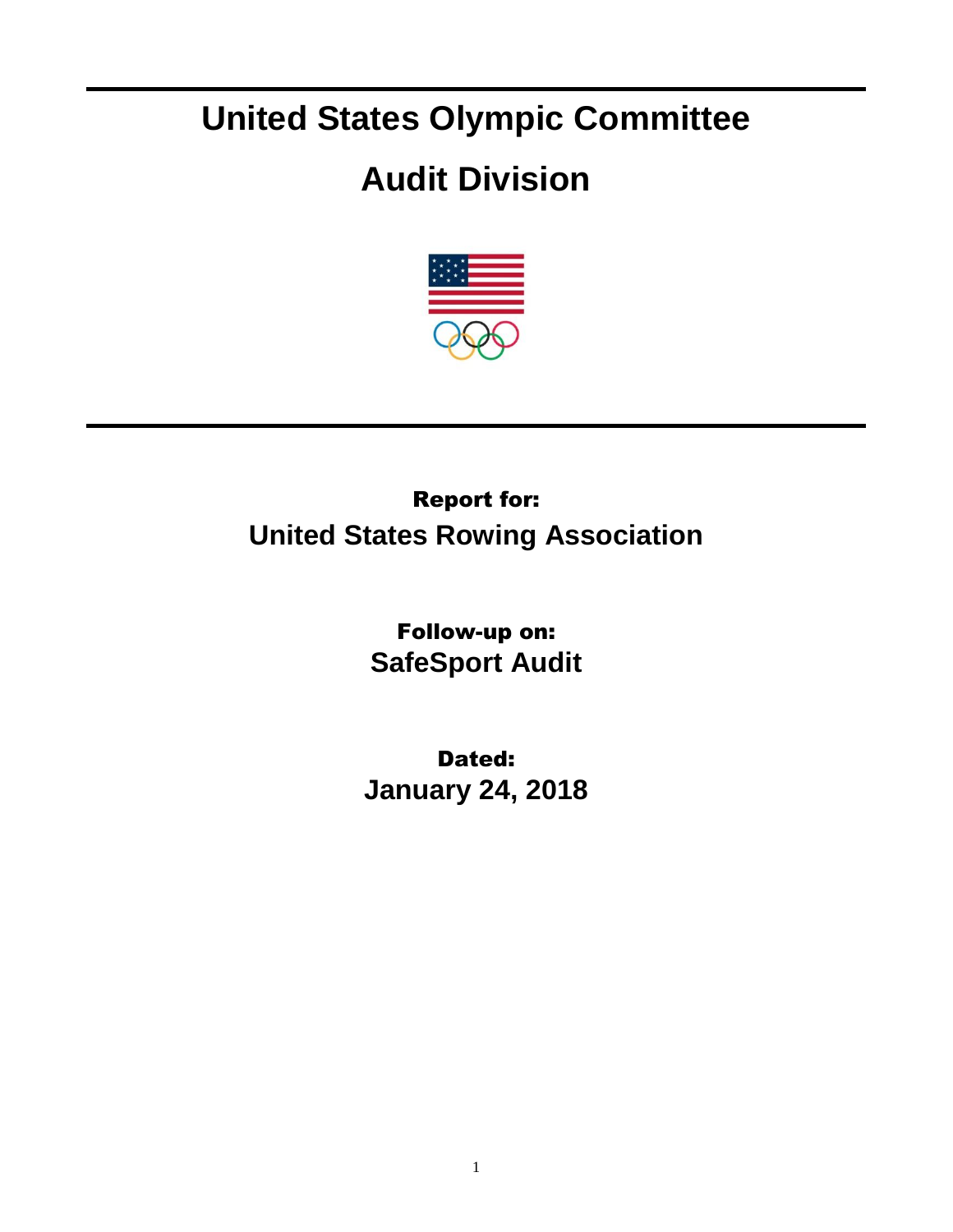UNITED STATES OLYMPIC COMMITTEE 1 Olympic Plaza Colorado Springs, CO 80909



January 24, 2018

Patrick McNerney Chief Executive Officer United States Rowing Association

Dear Patrick,

During the second and third quarter of 2017, Baker Tilly Virchow Krause (Baker Tilly) performed a SafeSport audit of the United States Rowing Association (USRowing). The purpose of this follow-up review is to report on the status of recommendation from the SafeSport audit of USRowing dated October 2017. Our methodology was limited to communication with USRowing and a review of various policies provided by the organization. The Audit Division did not perform additional audit work to verify action was taken. However, SafeSport will continue to be tested during the routine audit process.

The review found the recommendation was implemented and is considered closed. Overall, USRowing was prompt to implement the recommendations made in the SafeSport audit.

Ellen A Sent

We thank you and your staff for assisting in the follow-up review.

Sincerely,

infot Julle

Bridget Toelle, CPA, CIA Ellen Senf Senior Director, Audit Staff Auditor

cc: Scott Blackmun Marcia Hooper Rick Adams John Wik Gary Johansen Chris McCleary